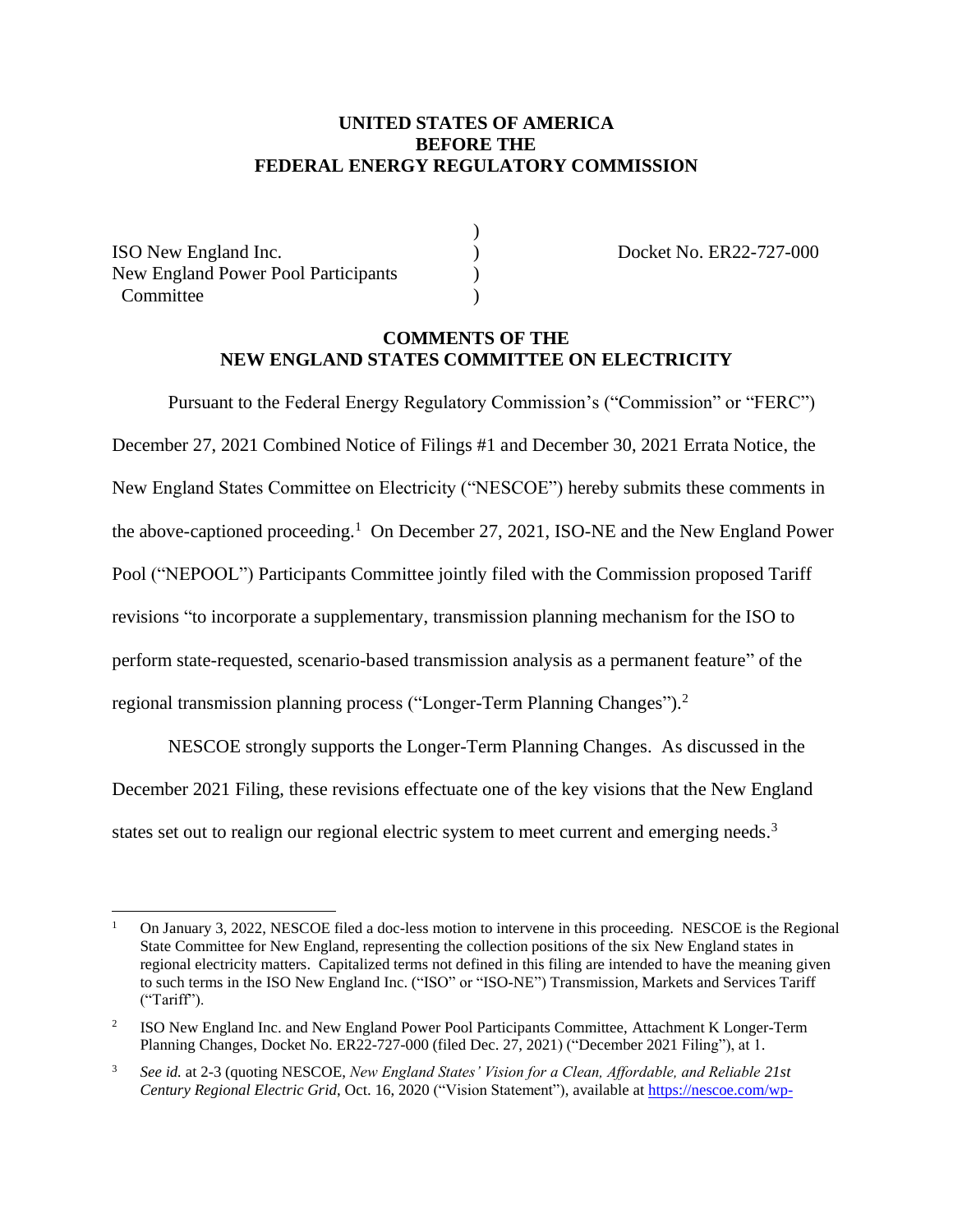NESCOE's Vision Statement expressed that our region "cannot effectively plan for integrating clean energy resources and decarbonization of the electricity system required by certain states' laws without having a clear understanding of the investments needed in regional transmission infrastructure." 4 The Vision Statement further noted that the "need for such planning has become paramount" and that the Tariff currently lacks a routine planning process to identify potential cost-effective transmission investments to integrate resources across the region to meet states' clean energy requirements.<sup>5</sup> NESCOE's subsequent report to the New England Governors in July 2021, *Advancing the Vision*, recommended continued work with ISO-NE and stakeholders to "implement a state-led, proactive scenario-based planning process for long-term analysis of state mandates and policies as a routine planning practice."<sup>6</sup>

The Longer-Term Planning Changes create this process. In so doing, the Tariff revisions implement a flexible, state-led transmission planning tool—consistent with Commission precedent<sup>7</sup>—to provide critical visibility into future public policy-driven transmission needs and facilitate consideration of transmission options that seek to integrate "clean energy resources at the lowest possible cost."<sup>8</sup>

[content/uploads/2020/10/NESCOE\\_Vision\\_Statement\\_Oct2020.pdf\)](https://nescoe.com/wp-content/uploads/2020/10/NESCOE_Vision_Statement_Oct2020.pdf); *see also* December 2021 Filing, Prepared Testimony of Brent K. Oberlin on Behalf of ISO New England Inc., Attachment 3, at 2-3.

Following issuance of the Vision Statement, state officials organized a series of public technical sessions in 2020 and 2021. Materials and archived recordings are available at [https://newenglandenergyvision.com/.](https://newenglandenergyvision.com/)

<sup>4</sup> Vision Statement at 3-4.

<sup>5</sup> *Id*. at 4.

<sup>6</sup> *New England Energy Vision Statement: Report to the Governors – Advancing the Vision* (June 2021), at 12, available a[t https://nescoe.com/wp-content/uploads/2021/06/Advancing\\_Vision\\_Report\\_6-29-21.pdf.](https://nescoe.com/wp-content/uploads/2021/06/Advancing_Vision_Report_6-29-21.pdf) 

<sup>7</sup> *See, e.g.,* December 2021 Filing at 5-6 (citing to Commission orders on Order No. 1000 compliance filings from ISO-NE and PJM Interconnection, L.L.C. regarding complementary and optional processes to regional transmission planning for public policy-based needs).

<sup>8</sup> Vision Statement at 5.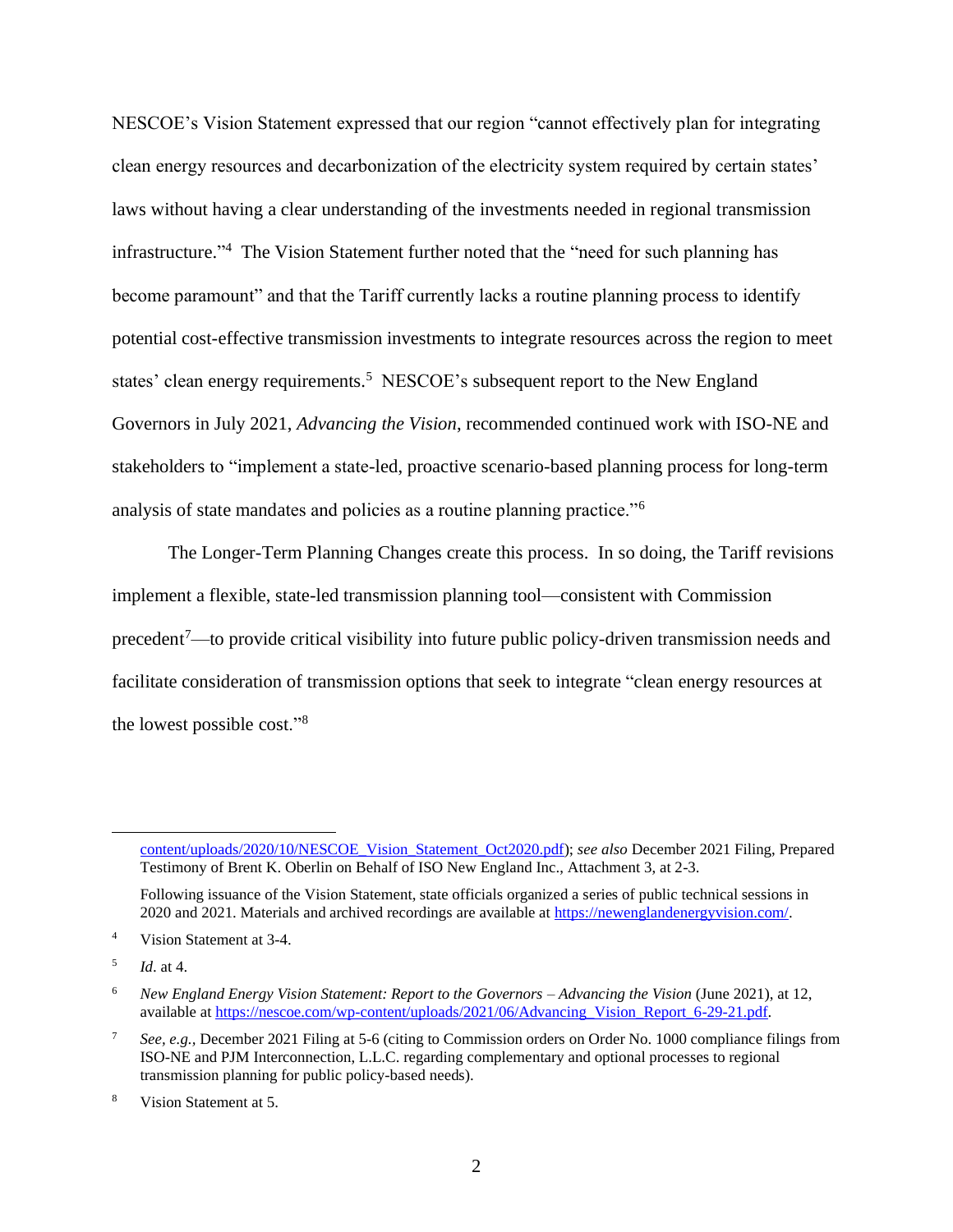NESCOE greatly appreciates ISO-NE's efforts in translating the Vision Statement's transmission planning framework into Tariff revisions. This work culminated in broad regional consensus for this enhancement to the planning process, with market participants and stakeholders unanimously supporting the Longer-Term Planning Changes at the NEPOOL Participants Committee.<sup>9</sup>

For the reasons stated herein, NESCOE respectfully requests that the Commission accept the Longer-Term Planning Changes.

Respectfully Submitted,

*/s/ Jason Marshall* Jason Marshall Deputy Executive Director & General Counsel New England States Committee on Electricity 424 Main Street Osterville, MA 02655 Tel: (617) 913-0342 Email: [jasonmarshall@nescoe.com](mailto:jasonmarshall@nescoe.com)

Date: January 18, 2022

<sup>9</sup> *See* December 2021 Filing at 9.